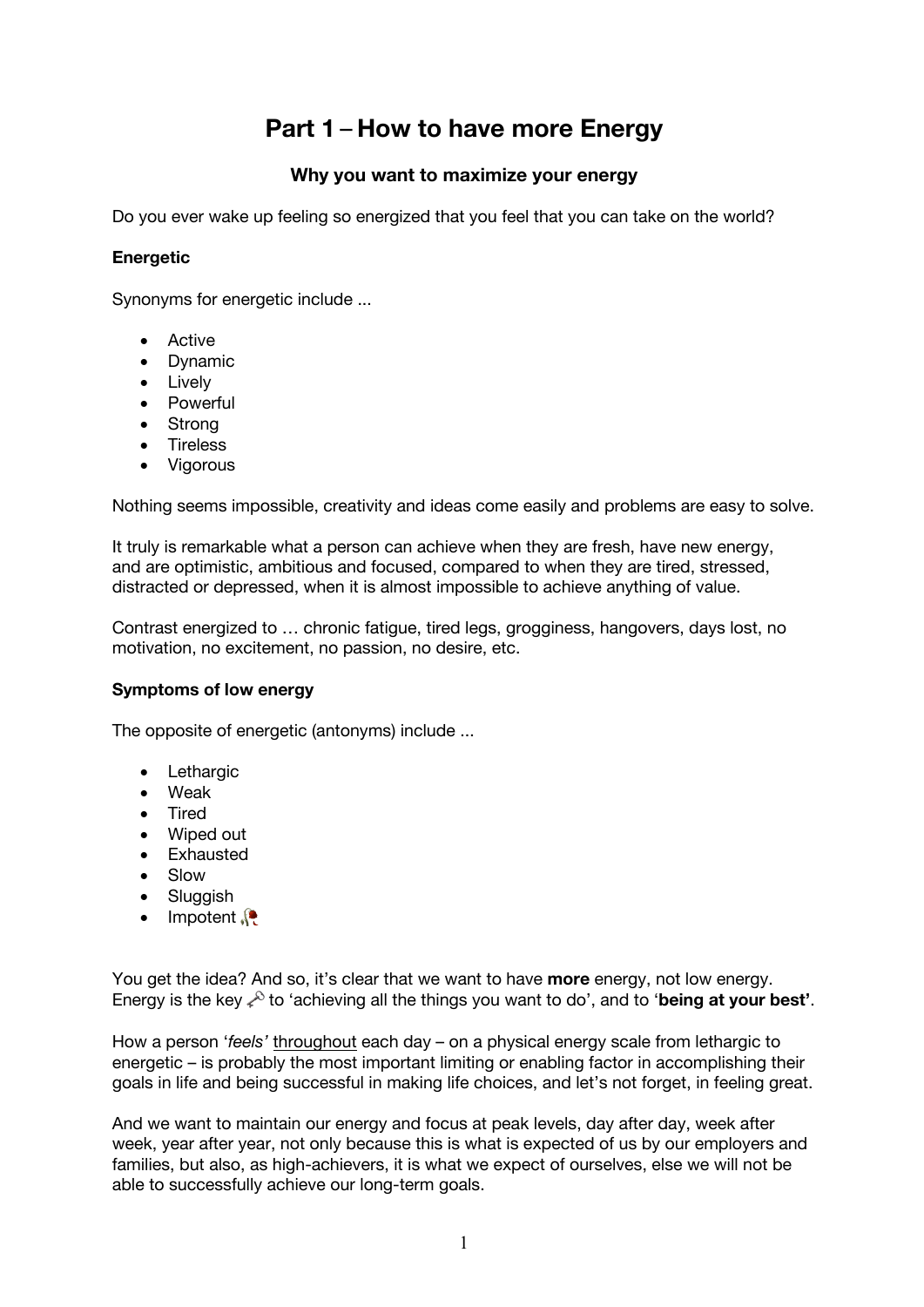However, Human energy is a limited resource, we each have a finite quantity, or capacity, that we can call on each day, or at any single moment.

How we utilize that energy, what we do with it, defines the success that we will have in life.

Too many people suffer from a lack of energy, because they are not informed enough to understand that human energy is their *most valuable resource*, but it is a *limited resource*, which must be used wisely, conserved, nurtured, grown, utilized, and replenished.

In a fiercely competitive world, we are all looking for every possible advantage. If you want to become highly successful, you need to arm yourself with every possible advantage, and leverage every possible edge, and that starts with giving yourself as much usable, sustainable, energy as possible.

**Vitality** is the state of having physical health, emotional health, and mental health, and abundant energy, of being strong and active. Vitality is the power giving continuance to life.

Every adult person's 'state' of vitality is mostly determined by their lifestyle choices and daily habits, and so, in order to help you to improve your lifestyle choices, and ultimately to increase and maintain higher levels of useable energy, Part 1 of this book will guide you to follow a regime of sleep, healthy diet, exercise, relaxation and preventive health, which should ensure your physical, emotional and mental energies are always close to their peak.

And if the foundations of human energy and vitality are sleep, nutrition, fitness, wellness and health, sleep is the bedrock on which all else rests, sleep is the first foundation to lay.

#### **1. The importance of Sleep**

'Sleep' is the single most critical daily *activity* that a person can invest in, to support all conceivable biological pathways and every component of wellness, known and unknown. Sleep is the period of bodily activity in which repair and regeneration happens, when the brain is rebooted and reset, and a person's 'total being' is rested and energized. Sleep allows for a myriad of absolutely vital functions to take place.

#### **The Fountain of Youth**

If there was a magical elixir that could help you live a longer life and a more beautiful one, which would make you look younger, boost your brain power, improve your performance, and increase your energy, would you not seek this out and fight over it at the pharmacy counter? Sleep *is* this elixir - adequate, high-quality, restful sleep, quite literally is the fountain of youth.

There are four components to sleep health: *consistency, duration*, *being undisturbed,* and *depth*, in-combination these define high-quality sleep.

- **Consistency** how consistent is sleep
- **Duration** the length of sleep
- **Being undisturbed** how long a person sleeps without waking
- **Depth** how deep sleep is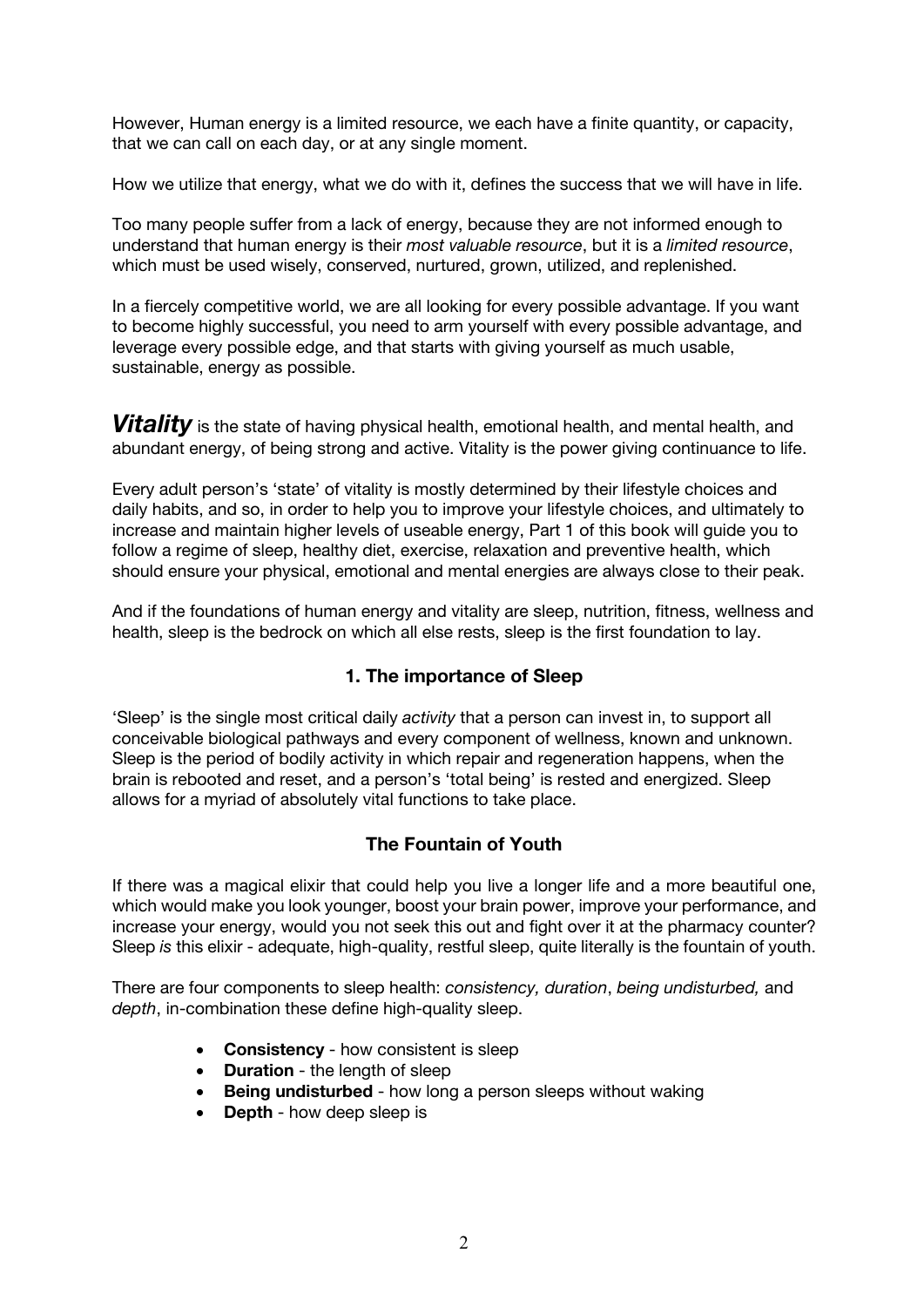## **4. The importance of Wellness**

The harder you push yourself in daily life, the higher pressure your job, or the more your family responsibilities, the more *critical* your relaxation time becomes. Too many people suffer from exhaustion or burn-out, because they are not informed enough to understand that human *energy is a limited resource*, which *must be replenished!* and this can *only* be done with sleep, with rest and with plenty of time set aside for relaxation and 'me time'.

But beyond the need to renew and replenish physical energy, is the need to alleviate and relieve the emotional and mental stressors that modern day pressures and responsibilities can cause. However, many people, when experiencing *more demands* on their time and energy, and *more pressure* and stress, instead of stopping and stepping back to take stock of their situation or their circumstances, instead commit themselves to working even harder, to pushing themselves harder. This is unsustainable, unhealthy, unnecessary, and altogether wrong. They take this course of action not because they take time to intelligently consider their situation, and find that it is the best course of action to take, no, they do it simply because they already have momentum in one direction – that of working hard – and it's just easier and takes less effort in the short-term – to push themselves a little harder, than to stop, think, and accept that their life is out of kilter. They are scared that if they stop for just one minute, everything they built around themselves might unravel, and if they stop, they might never be able to build back up the same momentum to keep going. They are in a hamster wheel and don't know how to get out. They simply do not know any better.

This is very unfortunate and short-sighted for those people caught on a carousel of their own making (it is of their own making btw! .. see page xx). Fortunately for you however, is that you are reading this book, and you now understand that just like with intense exercise, any person who experiences intermittent stress from work or life pressures, *must* build time for recovery into their schedule, or they *will* become weaker, they *will* become more prone to illness, and they may begin to suffer from preventable mental illness such as work-related stress and burn-out.

Practising 'wellness' in this regard, means taking time out from your schedule, time off from your commitments, and time away from your responsibilities, to recover, renew, refresh and rejuvenate. This is *critical* to your long-term health and happiness.

Any or all of the following activities and *practices*, can be adopted to become important components of your ongoing pursuit towards personal wellness.

- Being outdoors
- Sunlight
- Conscious breathing
- Gratitude
- Meditation
- Yoga
- Self-care
- Rest and relaxation

Each activity will bring about immediate meaningful benefits, as will now be discussed.

Each one is immediately accessible, essentially free, and as abundant as you wish. Each will be covered in turn.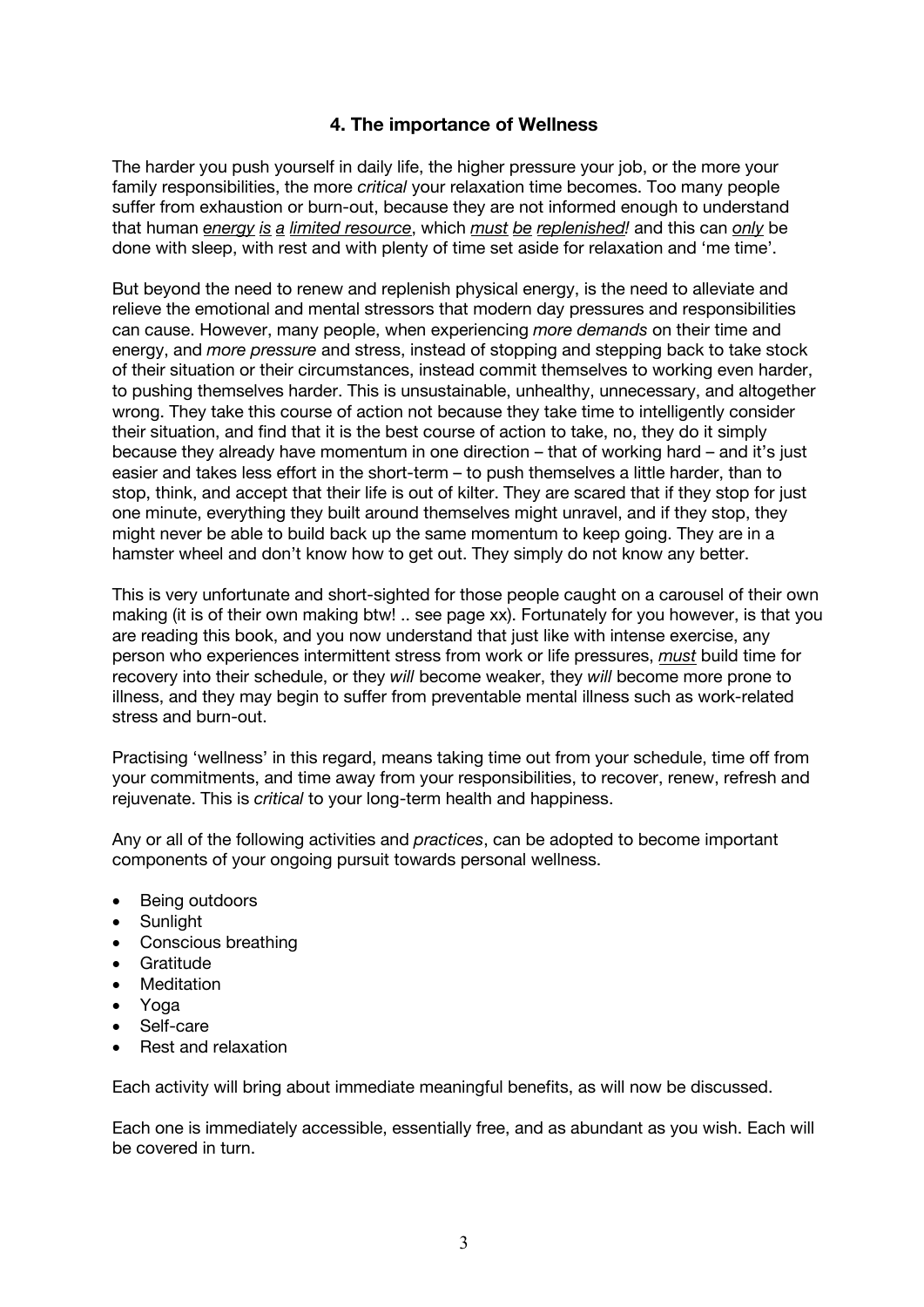## **5. The importance of Health**

Health comes last in this list, not because it is the least important, health is *the most important*, above all else, but it comes last because the most important long-term components of health, are adequate quality sleep, healthy nutrition, fitness through exercise, and the practicing of wellness. If I was to say to a heavy smoker, "Ok right, the first thing that you have to do to be healthy and have more energy, is to quit smoking and stop drinking alcohol.", I would probably not get a very polite reply, and if they were to even attempt to quit, they would most likely fail. However, if I was to successfully encourage that same person to sort out their sleep, fix their food, start a fitness program, and take wellness seriously, then after a few months of progress, they would likely have already reduced their alcohol intake, and probably be thinking to try to give up smoking, and they would be much more likely to succeed.

Your energy levels can be seen as a good indicator of your level of physical health, and particularly mental health. Depressed, miserable, bored are not high-energy states, and are not desirable. Optimistic, enthusiastic and strong are. So health and energy go hand in hand, and we all want to feel good about ourselves, feel happy and full of ambition and power, and so we must look after our health, *all* of our health, because it only takes one accident, one illness, one disease, of the many, to knock us off our feet, to obliterate the good and comfortable existence we had built for ourselves, and to derail us from all our goals in life and hopes for our future.

Putting aside the illnesses and diseases that our day-to-day actions do not actively contribute towards, this book will focus on poor decision-making choices and bad habits that over-time, can be so detrimental to health.

# **Part 1** – **Epilogue**

*"A healthy life, is a more fulfilling life, in every way."*

Up until this point in your life, it has been far too easy to drift into poor decision-making choices and develop bad habits. Fortunately, you picked up this book, and you have read this far, now you have an opportunity to reverse some of the damage that has been done, and make things better, wildly, ridiculously, better. But nobody can do this for you, you have to do the work yourself. Are you willing and able to do this? Is this what you want more than anything else? If so, read on, because fortunately, it is relatively easy to break bad habits, and install and establish good habits, and Part 2 of this Book will show you how.

This book '**How to'** .. has been written to educate and inform, encourage and inspire, and bring about real change in real people's lives, not just 'in theory', not just 'on paper'. And so before you move on to read Part 2, take time to work through the downloadable worksheet which will help you to integrate the lifestyle changes discussed in Part 1 into your day-today life.

#### **END OF FREE SAMPLE**